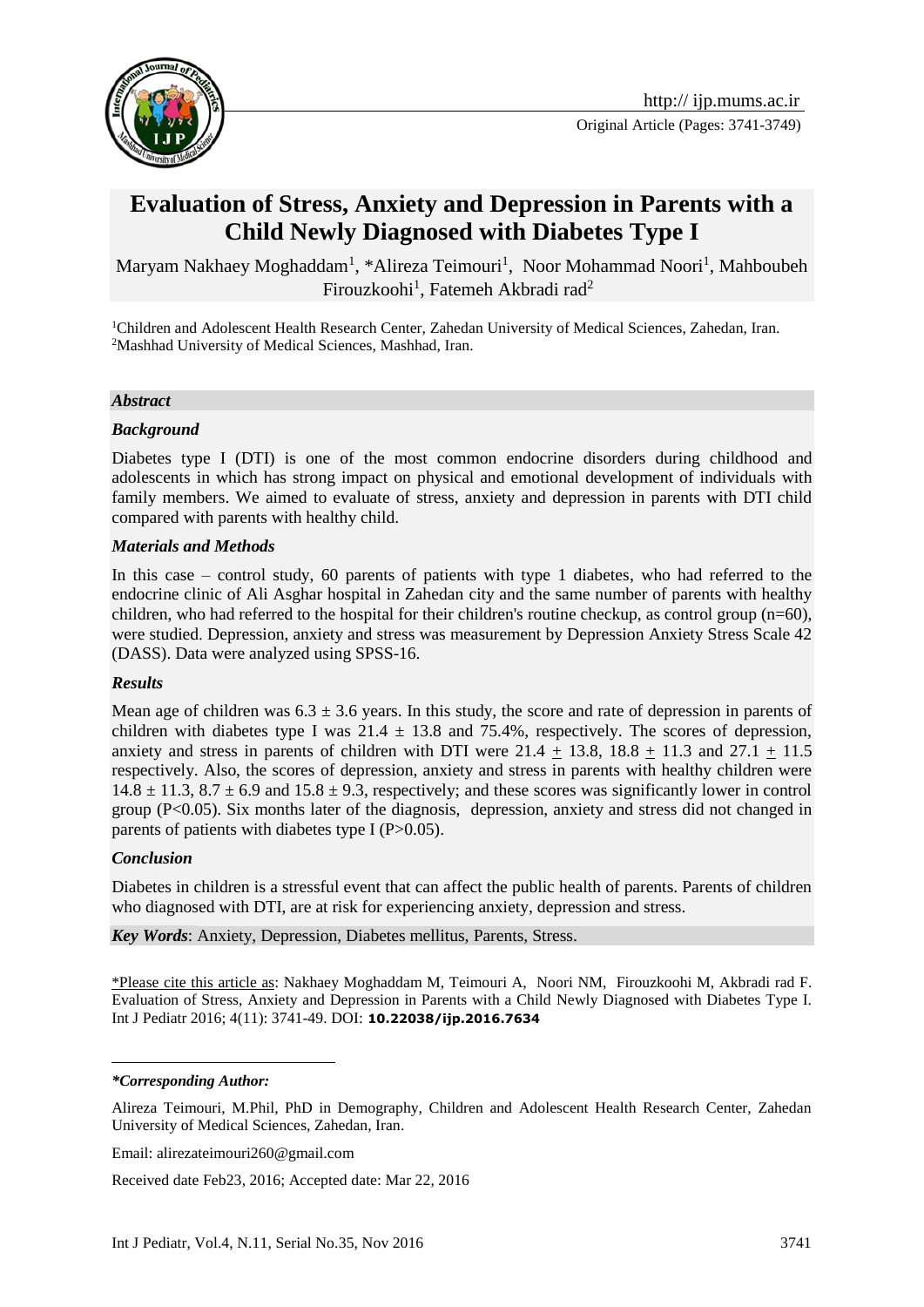# **1- INTRODUCTION**

 Chronic diseases during childhood are the most difficult experiences for families, because parents may feel that they have lost their ability to protect their child against the illness (1). Diabetes type I (DTI) is one of the most common endocrine disorders in childhood span and adolescents. Diabetes mellitus similar to other chronic condition can cause a serious inquietude in children and their family. Needs to be noted that about 246 million people suffer from diabetes around the world, so that there were 151 to 171 million diabetic people in 2000 and this number of patients will reach to 366 million in 2030 (2, 3). Prevalence rate of diabetes is between 7.8% and 15.5% among different ethnic groups (4).

Different prevalences of diabetes were reported in Iran. For instance, reported that the prevalence of type II diabetes is 4- 4.5% in general population, greater than 14% in population aged above 30 years  $(5)$ , about 7.7%, for the 25 to 64 age group (6) and the International Diabetes Federation (IDF) has reported that the prevalence of diabetes in Iran is 9.3% for the age group of 20 to 79 years in 2010 (7). On the other side, DTI has strong impact on physical and emotional development of individuals and it is increasingly prevalent worldwide (8); and causes some biological, psychological, cultural and social challenges and have strong impacts on quality of life, biology, psychosocial aspects of the patients, their family members and caregivers (9).

The role of family members and caregivers has been considered and recognized as crucial key for adaptation to positive diabetes-related behaviors of children with diabetes from diagnosis until they become independent (10). In this mission has been repoted that the parents are clearly affected by their children's illness; for example, stress related to caring for a child with diabetes affects both parent and child in several important ways, including:

- increased risk for poor mental health outcomes among parents,
- potential impairment in parents' ability to learn illnessmanagement skills,
- increased stress experienced by the affected child, and
- A negative impact on children's diabetes self-management (11, 12).

Maureen Monaghan reported that the most common psychological disorders that parents with diabetic children faced with are stress, anxiety and depression. The prevalence of parental psychological distress ranged from 10% to 74%, with an average of 33.5%, but in the majority of studies, the prevalence of parental psychological distress ranged from 20% to 30%; and 19% of parents reporting a distress 1 to 4 years after diagnosis (13).

Clearly indicated that parents' psychological and behavioral functioning are important to care diabetic children and for these reasons this research aimed to evaluate stress, anxiety and depression in parents with DTI children in Zahedan city, South East of Iran.

# **2- MATERIALS AND METHODS**

# **2-1. Population and sample**

 This case control study performed on 60 parents with DTI children considered as case group who had referred to the endocrine clinic of Ali Asghar hospital in Zahedan, the capital city of Sistan & Baluchestan province located in the South East of Iran, in the year of 2015. Same numbers of parents (n=60) were collected for the controls amongst those who reffered to the hospital for their children's rutine checkup. The collections of parents were done on accessibility accordance with their consent and criteria.

# **2-2. Inclusion and Exclusion Criterias**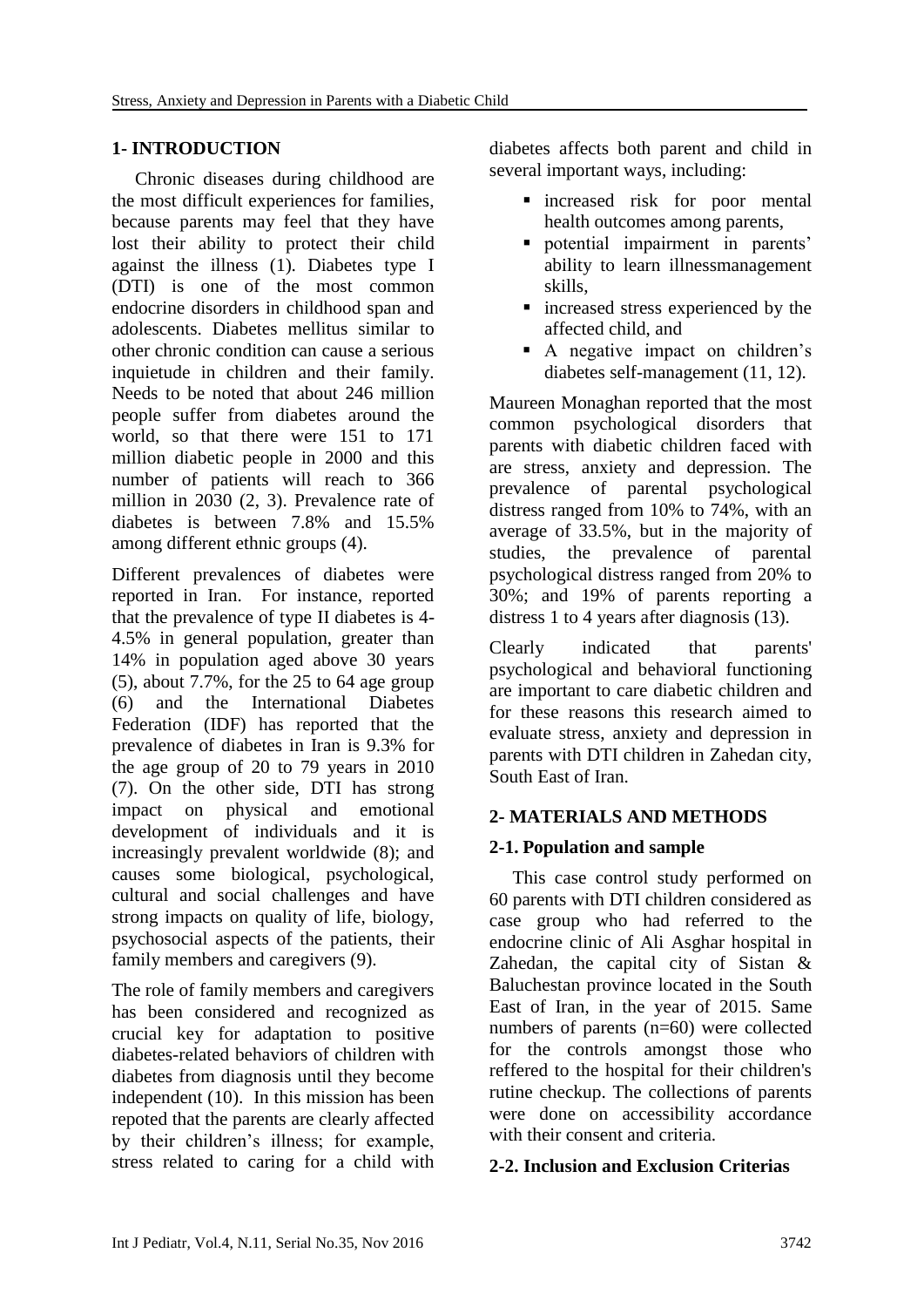The inclusion criteria were having only one diabetic child with good level of economic status. The exclusion criteria were not having chronic disease, mental illness, stress because of sadness events such as relative's death and not divorced.

## **2.3- Methods**

Parents were asked to fill out the DASS-42 inventory (**Table.1**) in two different stages (one and 6 months after diagnosis).

 **Table-1**: Depression Anxiety Stress Scales (DASS) inventory

| Questions                                                                                                                                 |                  | <b>Rating Scale</b> |                         |   |
|-------------------------------------------------------------------------------------------------------------------------------------------|------------------|---------------------|-------------------------|---|
| I found myself getting upset by quite trivial things<br>1.                                                                                | $\overline{0}$   | 1                   | $\overline{c}$          | 3 |
| I was aware of dryness of my mouth<br>2.                                                                                                  | 0                | 1                   | $\overline{c}$          | 3 |
| I couldn't seem to experience any positive feeling at all<br>3.                                                                           | 0                | 1                   | $\overline{c}$          | 3 |
| I experienced breathing difficulty<br>4.                                                                                                  | 0                | 1                   | $\overline{c}$          | 3 |
| I just couldn't seem to get going<br>5.                                                                                                   | $\boldsymbol{0}$ | 1                   | $\overline{c}$          | 3 |
| I tended to over-react to situations<br>6.                                                                                                | 0                | 1                   | 2                       | 3 |
| I had a feeling of shakiness (e.g., legs going to give way)<br>7.                                                                         | $\overline{0}$   | 1                   | $\overline{c}$          | 3 |
| I found it difficult to relax<br>8.                                                                                                       | 0                | 1                   | $\overline{c}$          | 3 |
| I found myself in situations that made me so anxious I was most relieved when they ended<br>9.                                            | 0                | 1                   | $\overline{c}$          | 3 |
| 10. I felt that I had nothing to look forward to                                                                                          | $\overline{0}$   | 1                   | $\overline{c}$          | 3 |
| 11. I found myself getting upset rather easily                                                                                            | $\overline{0}$   | 1                   | $\overline{c}$          | 3 |
| 12. I felt that I was using a lot of nervous energy                                                                                       | 0                | 1                   | $\overline{c}$          | 3 |
| 13. I felt sad and depressed                                                                                                              | $\mathbf{0}$     | 1                   | $\overline{c}$          | 3 |
| 14. I found myself getting impatient when I was delayed in any way (e.g., lifts, traffic lights, being kept<br>waiting)                   | $\overline{0}$   | 1                   | $\overline{c}$          | 3 |
| 15. I had a feeling of faintness                                                                                                          | 0                | 1                   | $\overline{c}$          | 3 |
| 16. I felt that I had lost interest in just about everything                                                                              | $\overline{0}$   | 1                   | $\overline{c}$          | 3 |
| 17. I felt I wasn't worth much as a person                                                                                                | 0                | 1                   | $\overline{c}$          | 3 |
| 18. I felt that I was rather touchy                                                                                                       | 0                | 1                   | $\overline{c}$          | 3 |
| 19. I perspired noticeably (e.g., hands sweaty) in the absence of high temperatures or physical exertion                                  | 0                | 1                   | 2                       | 3 |
| 20. I felt scared without any good reason                                                                                                 | $\boldsymbol{0}$ | 1                   | $\overline{c}$          | 3 |
| 21. I felt that life wasn't worthwhile                                                                                                    | $\overline{0}$   | 1                   | $\overline{c}$          | 3 |
| 22. I found it hard to wind down                                                                                                          | 0                | 1                   | $\overline{c}$          | 3 |
| 23. I had difficulty in swallowing                                                                                                        | $\boldsymbol{0}$ | 1                   | $\overline{c}$          | 3 |
| 24. I couldn't seem to get any enjoyment out of the things I did                                                                          | 0                | 1                   | $\overline{c}$          | 3 |
| 25. I was aware of the action of my heart in the absence of physical exertion (eg, sense of heart rate<br>increase, heart missing a beat) | 0                | 1                   | $\overline{c}$          | 3 |
| 26. I felt down-hearted and blue                                                                                                          | $\boldsymbol{0}$ | 1                   | $\overline{c}$          | 3 |
| 27. I found that I was very irritable                                                                                                     | $\boldsymbol{0}$ | 1                   | $\overline{\mathbf{c}}$ | 3 |
| 28. I felt I was close to panic                                                                                                           | $\boldsymbol{0}$ | 1                   | 2                       | 3 |
| 29. I found it hard to calm down after something upset me                                                                                 | 0                | 1                   | 2                       | 3 |
| 30. I feared that I would be "thrown" by some trivial but unfamiliar task                                                                 | 0                | 1                   | 2                       | 3 |
| 31. I was unable to become enthusiastic about anything                                                                                    | $\boldsymbol{0}$ | 1                   | 2                       | 3 |
| 32. I found it difficult to tolerate interruptions to what I was doing                                                                    | $\boldsymbol{0}$ | 1                   | 2                       | 3 |
| 33. I was in a state of nervous tension                                                                                                   | $\boldsymbol{0}$ | 1                   | $\overline{c}$          | 3 |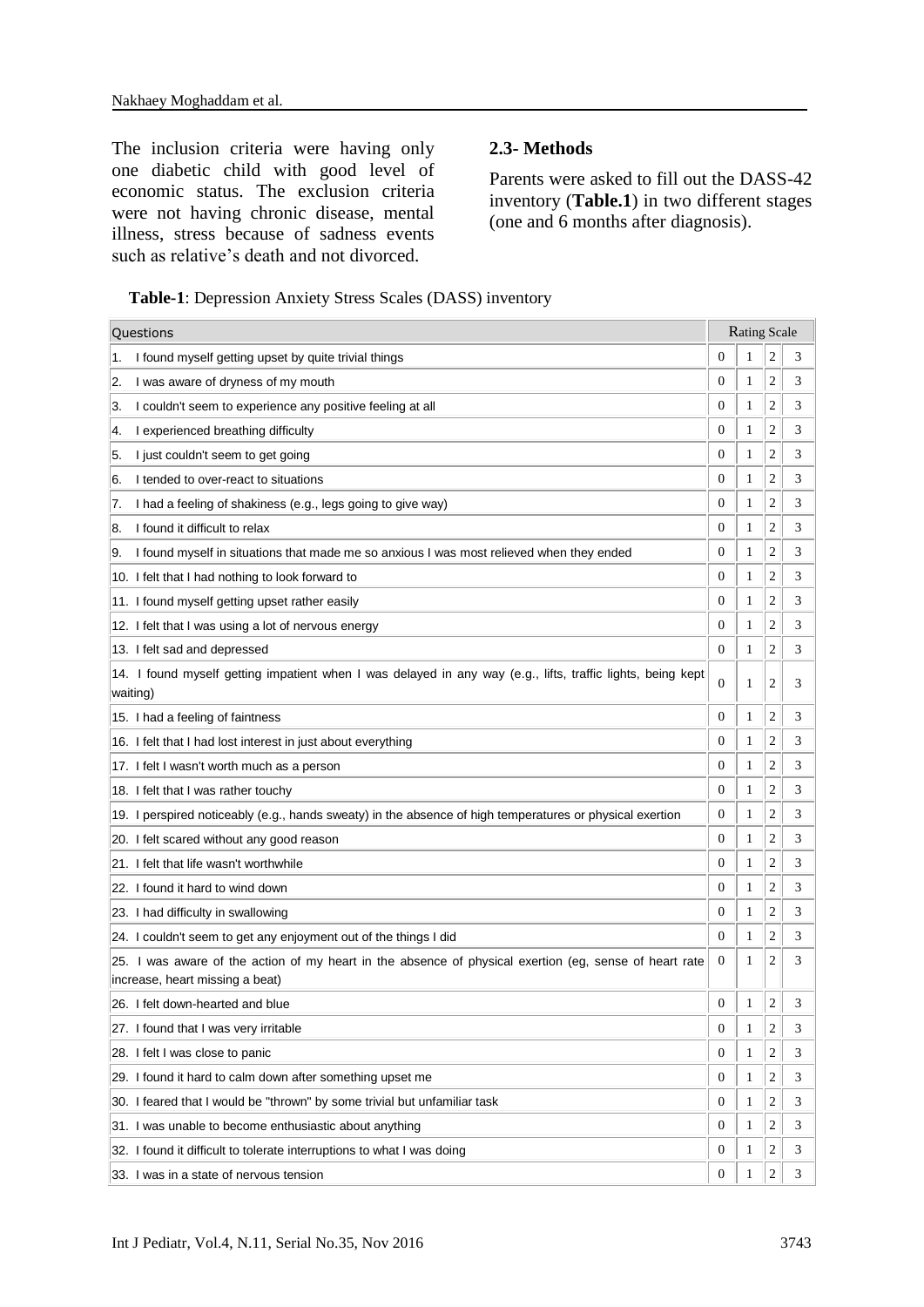| 34. I felt I was pretty worthless                                                   | $\Omega$ | 2 | 3 |
|-------------------------------------------------------------------------------------|----------|---|---|
| 34. I was intolerant of anything that kept me from getting on with what I was doing | 0        | 2 | 3 |
| I felt terrified<br>36.                                                             | $\Omega$ | 2 | 3 |
| 37. I could see nothing in the future to be hopeful about                           | $\Omega$ | 2 | 3 |
| 38. I felt that life was meaningless                                                | $\Omega$ | 2 | 3 |
| 39. I found myself getting agitated                                                 | $\Omega$ | 2 | 3 |
| 40. I was worried about situations in which I might panic and make a fool of myself | $\Omega$ | 2 | 3 |
| experienced trembling (eq. in the hands)<br>141. I                                  | $\Omega$ | 2 | 3 |
| 42. I found it difficult to work up the initiative to do things                     | $\Omega$ |   |   |

## **2.4- Instrument and Measures**

To measure needed psychological variables DASS-42 inventory was applie (**Table.1**). The DASS-42 is a 42-item selfreport instrument designed to measure the three related negative emotional states of depression, anxiety and stress. Each of the three DASS-42 scales has 14 items. The depression scale assesses dysphoria, hopelessness, devaluation of life, selfdeprecation, and lack of interest/involvement, anhedonia, and inertia. The anxiety scale assesses autonomic arousal, skeletal muscle effects, situational anxiety, and subjective experience of anxious affect. The stress scale is sensitive to levels of chronic nonspecific arousal. It assesses difficulty relaxing, nervous arousal, and being easily upset/agitated, irritable/over-reactive and impatient.

The DASS-42 was translated from English into Persian, the Iranian formal language and reviewed by a group of health professionals and research workers for rightness of language and cultural idioms and retranslated to English for verification.

Parents completed the DASS-42 as an individual structured interview with a trained health researcher. The parents were asked to use 4-point scales to rate the extent to which they have experienced each state over the past month. Each item comprises a statement and four short

response options to reflect severity and scored from 0 (*Did not apply to me at all*) to 3 (*Applied to me very much, or most of the time*) (14).

Scores for depression, anxiety and stress were calculated by summing the scores for the relevant items accordance with **Table.2**. Each of the three sub-scales: (DASS42-D), Anxiety (DASS42-A), and Stress (DASS42-S) has 14 items.

The scores for depression, anxiety and stress are 0 and 42 as minimum and maximum respectively; and the suggested DASS-42 sub-scale severity ratings are shown in **Table[.3](https://bmcpsychiatry.biomedcentral.com/articles/10.1186/1471-244X-13-24#Tab1)**. Exploratory factor analysis (EFA) utilizing varimax rotation were performed to investigate the internal structure of all items and of each sub-scale.

The criterion chosen to determine that an extracted factor accounted for a reasonably large proportion of the total variance was based on an eigenvalue greater than one and the significance of an item factor loading was set at a coefficient level of 0.30 or greater.

The reliability coefficients (Cronbach's alpha) of our version (Persian version) of DASS-42 in our study were found of 89.1, 82.6 and 85.9%, for depression, anxiety and stress respectively. Accordance with the 0.7 cut-off point these reliability coefficients are acceptable for inventory validity.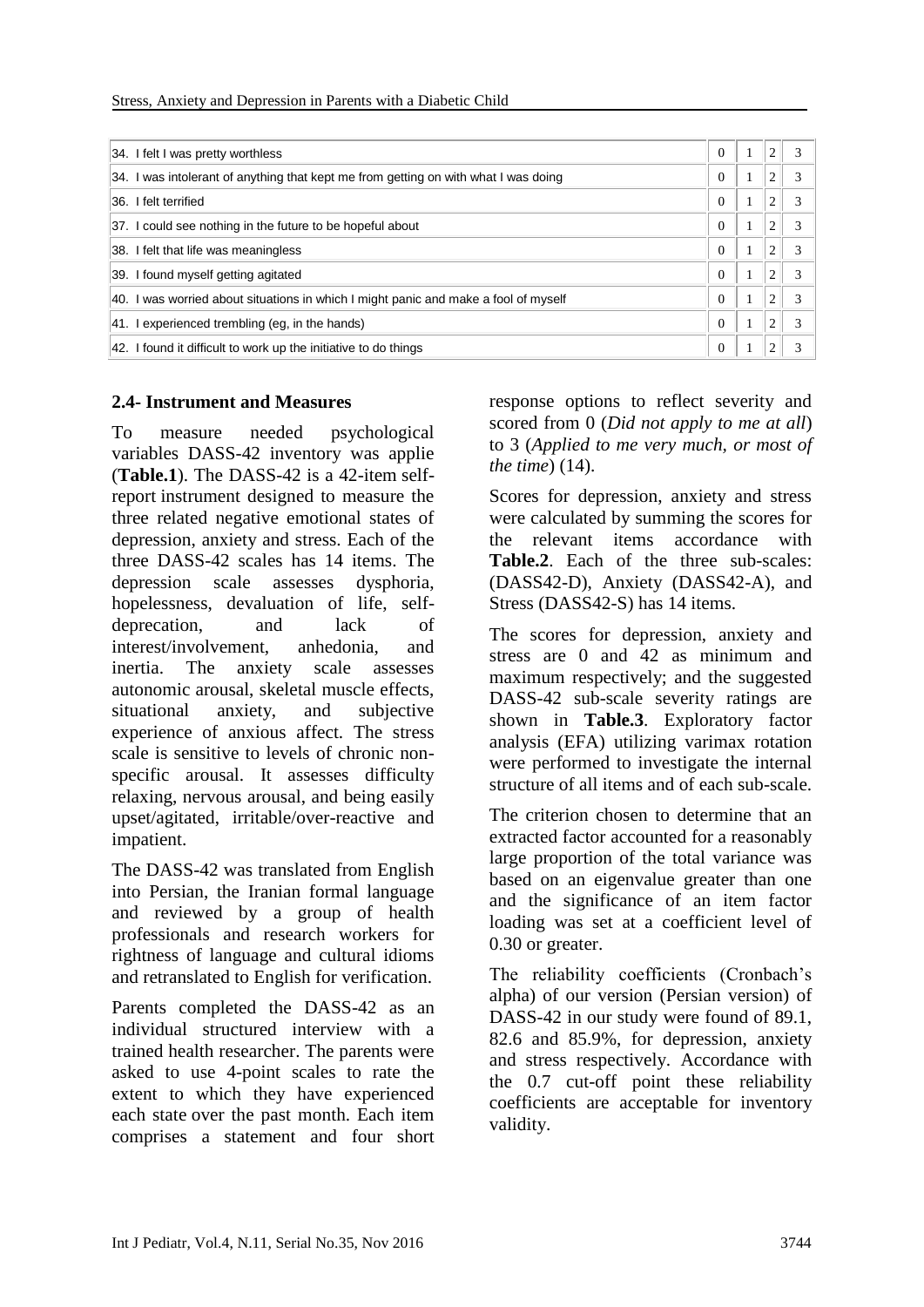| Depression (D) Scale | Anxiety (A) Scale | Stress (S) Scale |
|----------------------|-------------------|------------------|
| 3                    | $\overline{2}$    | 1                |
| 5                    | $\overline{4}$    | 6                |
| 10                   | $\overline{7}$    | $\,8\,$          |
| 13                   | 9                 | 11               |
| 16                   | 15                | 12               |
| 17                   | 19                | 14               |
| 21                   | 20                | 18               |
| 24                   | 23                | 22               |
| 26                   | 25                | $27\,$           |
| 31                   | $28\,$            | 29               |
| 34                   | $30\,$            | 32               |
| 37                   | 36                | 33               |
| 38                   | 40                | 35               |
| 42                   | 41                | 39               |

**Table-2**: Items related to the different DASS-42 scales

**Table-3:** DASS42 sub-scale severity ratings (14)

| Severity ratings        | Depression (D)      | Anxiety (A)         | Stress $(S)$        |
|-------------------------|---------------------|---------------------|---------------------|
| Normal                  | $0 - 9$             | $0 - 7$             | $0 - 14$            |
| Mild                    | $10 - 13$           | $8 - 9$             | $15 - 18$           |
| Moderate                | $14 - 20$           | $10 - 14$           | $19 - 25$           |
| Severe                  | $21 - 27$           | $15 - 19$           | $26 - 33$           |
| <b>Extremely Severe</b> | 28 and more than 28 | 20 and more than 20 | 34 and more than 34 |

# **2-5. Statistical analysis**

After data collection, they were entered into SPSS-18 and analyzed using statistical t-test and Chi-square. For the comparison of depression, anxiety and stress scores between case and control groups, t-test and for the severity levels of depression, anxiety and stress comparison Chi-square test were applied. The P-value less than 0.05 were considered as statistically significant.

# **2-6. Ethical considerations**

All the participants gave written consent for taking part in the present study. The study has been extacted from a thesis presented for the degree of MD that had been approved by the Medical School's

Ethical Committee of the Zahedan University of Medical Sciences- Iran and Health Services.

# **3- RESULTS**

 The results of the analysis showed that the mean age of patients was  $6.3 \pm 3.6$ years. The gender distribution was 36(60%) and 24(40%) in boy and girl respectively. **Table.4** showed the percentages of parents in the various levels of depression, anxiety and stress. The percentage of parents who had sever level of depression was 33.3% and 19% for case and controls respectively. The percentages of parents with sever level of anxiety distributed of 47.4% and 4.8% for case and controls respectively. The percentage of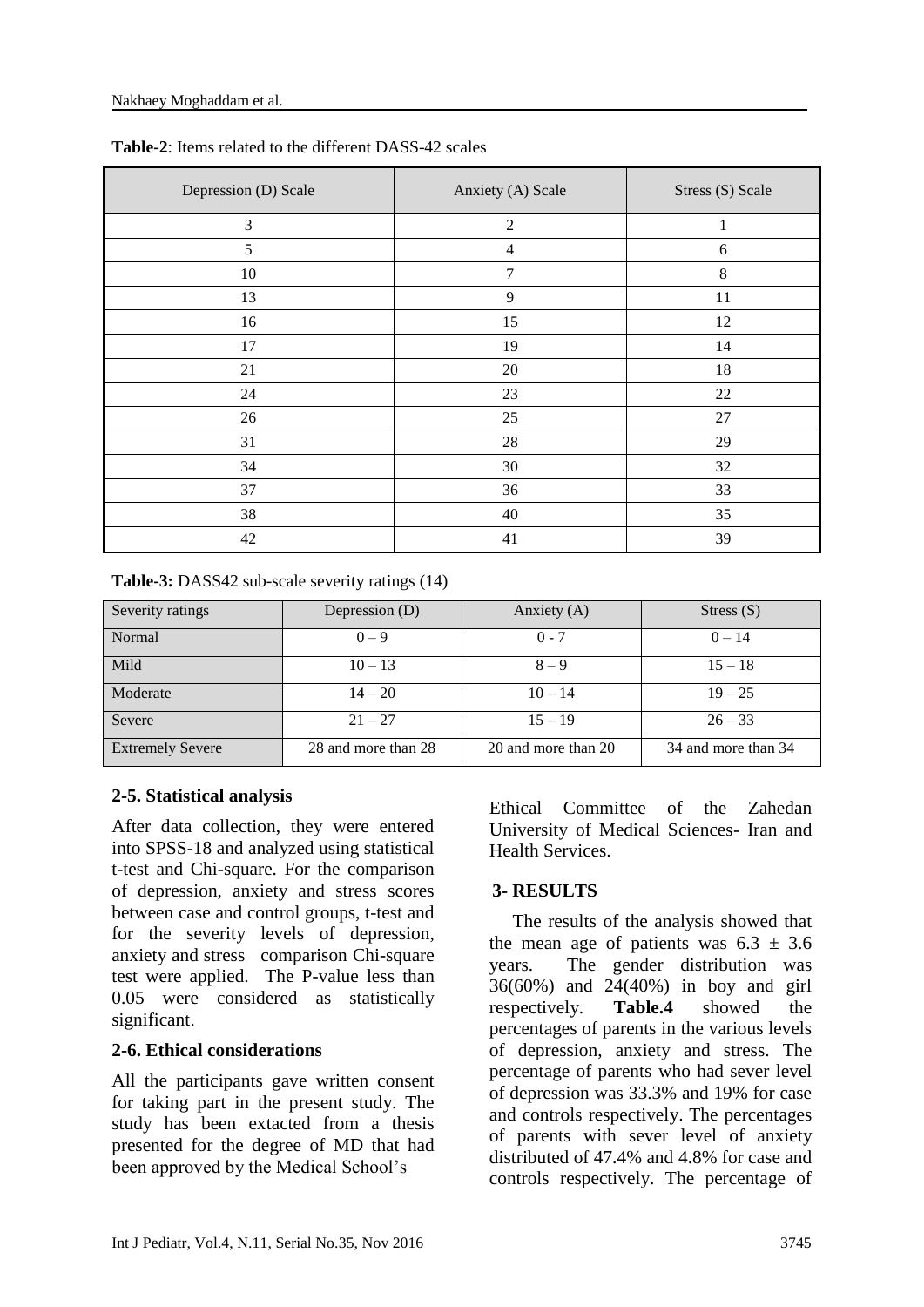parents had the highest value for the normal level of stress (10.5%) in compare to the control group (47.6%). The percentage distribution of the parents for the anxiety and stress disorders showed that this distribution was not randomly or by chance. The score of depression in parents of children with DTI was  $21.4 \pm$ 13.8, score of anxiety  $18.8 \pm 11.3$  and the score of stress was estimated as  $27.1 \pm 11.5$ . Depression, anxiety and stress' scores for parents of healthy children were 8.14  $\pm$ 1.12,  $7.8 \pm 9.6$  and  $15.8 \pm 9.3$  respectively. The result of t-test analysis showed a

significant difference between patients and healty parents in all Psychological disorders with the significant differences (P<0.05) (**Table.5**).

Six months after the initial survey depression, anxiety and stress in parents of patients with type I diabetes were measured. The measures were equal to  $19.8 \pm 11.2$ ,  $16.7 \pm 9.6$  and  $24.9 \pm 10.2$  for depression, anxiety and stress respectively in which shows no significant changes after six months (P>0.05) (**Table.6**).

 **Table-4**: The comparison of depression, anxiety and stress's levels in the case and control parents

| Psychological disorder<br>in groups of parents |         | Normal      | Mild         | Moderate     | Extreme      | Severe     | P-value  |  |
|------------------------------------------------|---------|-------------|--------------|--------------|--------------|------------|----------|--|
|                                                | Case    | 14(24.6%)   | $9(15.8\%)$  | 10(17.5%)    | $5(8.8\%)$   | 19(33.3%)  |          |  |
| Depression                                     | Control | 23(36.5%)   | 8(12.7%)     | $18(28.6\%)$ | $2(3.2\%)$   | 12(19%)    | P > 0.05 |  |
|                                                | Case    | 10(17.5%)   | $5(8.8\%)$   | $12(1.21\%)$ | $3(5.3\%)$   | 27(47.4%)  | P<0.001  |  |
| Anxiety                                        | Control | 26(41.3%)   | $9(14.3\%)$  | 22(34.9%)    | $3(4.8\%)$   | $3(4.8\%)$ |          |  |
| <b>Stress</b>                                  | Case    | $6(10.5\%)$ | $12(21.1\%)$ | $6(10.5\%)$  | $15(26.3\%)$ | 18(31.6%)  | P<0.001  |  |
|                                                | Control | 30(47.6%)   | $7(11.1\%)$  | $17(11.1\%)$ | $6(9.5\%)$   | $3(4.8\%)$ |          |  |

**Table-5**: The comparison of depression, anxiety and stress scores in parents with DTI and healthy children

| Psychological disorder | Case            | Control         | P-value |
|------------------------|-----------------|-----------------|---------|
| Depression             | $13.8 \pm 21.4$ | $1.12 \pm 8.14$ | 0.006   |
| Anxiety                | $3.11 \pm 8.18$ | $9.6 \pm 7.8$   | < 0.001 |
| Stress                 | $11.5 \pm 27.1$ | $9.3 \pm 15.8$  | < 0.001 |

**Table-6**: The comparison of depression, anxiety and stress scores of parents with DTI in two points of time (early diagnosed and after 6 months)

| Psychological disorder in groups of parents with<br>DTI child | Early diagnosed | After 6 months  | P-value |
|---------------------------------------------------------------|-----------------|-----------------|---------|
| Depression                                                    | $21.4 \pm 13.8$ | $11.2 \pm 19.8$ | 0.503   |
| Anxiety                                                       | $11.3 \pm 18.8$ | $9.6 \pm 16.7$  | 0.208   |
| <b>Stress</b>                                                 | $11.8 \pm 27.1$ | $10.2 \pm 24.9$ | 0.235   |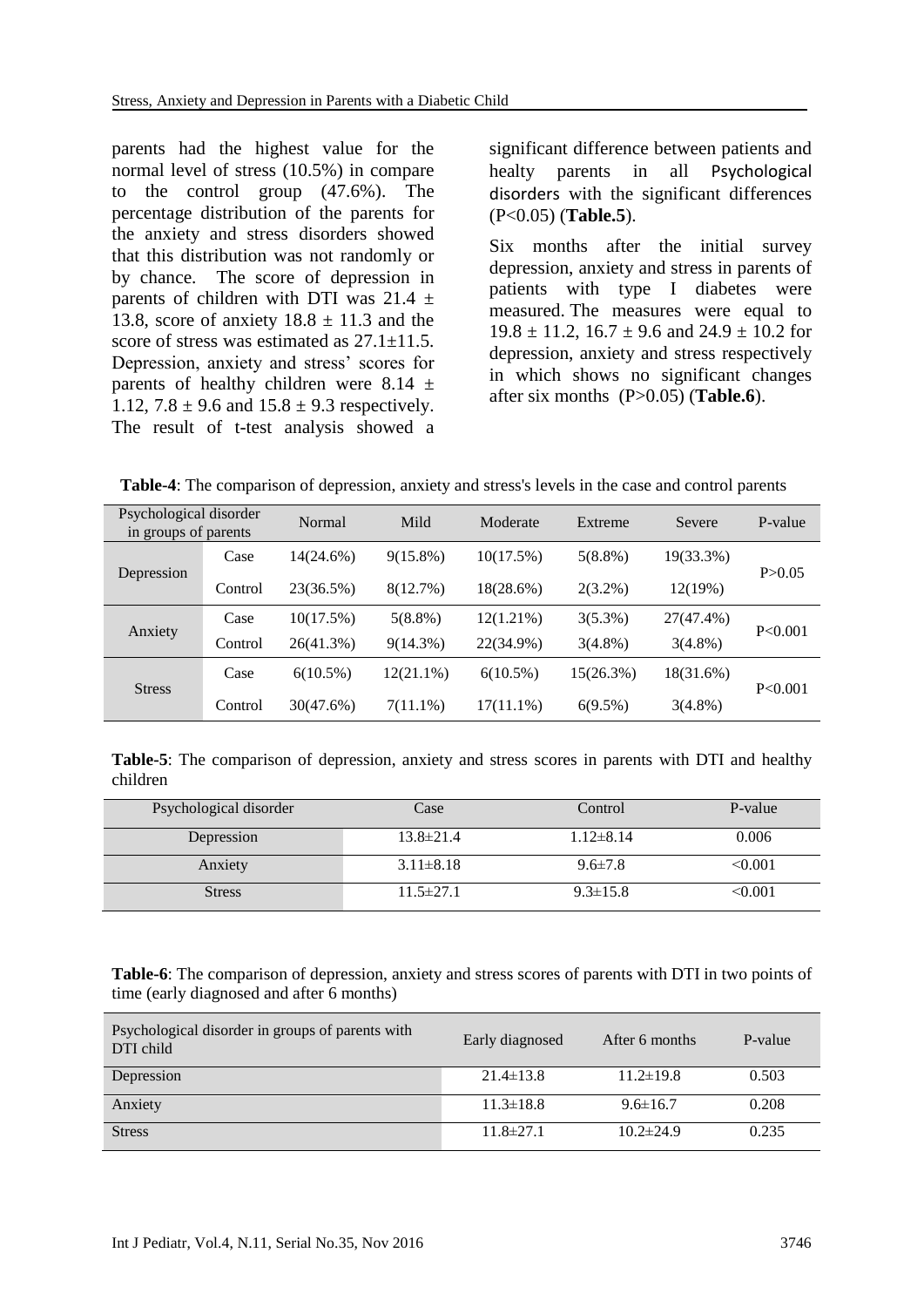## **4- DISCUSSION**

 The results of the present study revealed that the scores of depression, anxiety and stress in parents with newly diagnosed diabetic child were higher than compared the parents with healthy children. Six months after diagnosis of diabetes, parental depression, anxiety and stress were reduced, but this reduction was not significant. Polcari showed that some psychological behavior such as obsession and aggression are higher in fathers at the beginning of diagnosis chronic illness in their children when physical complaints and depression were more in mothers in early and one year after diagnosis (15).

Members of family, especially parents have pivotal role in taking care of children with chronic illnesses. Whenever the child was diagnosed for having diabetes parents usually feel shocked and sad and starting to experience affective reactions such as anger, anxiety, feeling of guilty and shame (16). There sometimes are continuous feelings of denial of child's disease, frustration and sorrow. When parents are involved with a lower role in the care of children with diabetes their children employ less proper care of themselves. On the other hand, having a child with a chronic illness is frightening and disturbing for parents (17).

The results of many studies in these areas have shown that diagnosis of diabetes in children creates emotional turmoil in their household specially parents (3-7). Fritsch showed that obsession and aggression decreased one year after diagnosis and 22% of children with DTI experienced depression after diagnosis (18). Kovacs explained that women were at the risk of depression and men were at the risk of behavioral disorders (11).

Talakoub and Nasiri reported that in Saudi Arabia, 27.7% of mothers with diabetic children suffered from psychological problems such as fear, insomnia,

emotional instability, suffering fatigue and lack of concentration, in which was much less than our results; they also found that the major problems for the parents were depression, anxiety and physical impairments at the beginning of their child's diabetes diagnosis. The parents were depressed, obsessed and had health problems aftre three, six and twelve months. The emotional reactions of parents had declined in which shows the parents' acceptation their children's diseases during the time (9). In our study we faced with the same results. In Japanese mothers, sense of shock, anxiety and increasing isolation in the early stages of diabetes have been observed. These behavioral responses of parents make an impact on the care of the children of metabolic control in the child's with diabetes (19). Fritsch found that 22% of mothers with TDI children had experienced depression after diagnosis higher than fathers (18).

In Malerbi research discomfort, anxiety and depression were the main complaint in the EuroQol five dimensions (EQ-5D) questionnaire (20) and the rates were significantly higher in mothers compared to fathers and most of the parents changed their functional proformance after diagnosis (21). Streisand et al. (22), resulted that parents of children with diabetes type I are at risk for depression and anxiety, and this rate is higher in mothers than fathers. Has been shown that mood and behavioural disorders are much in parents and must act to offer psychological, medical and social' support for them  $(23)$ .

In some studies demonstrated that distress of parents with DTI children decreased slightly over time in which consisted with our results (24-26). According to the mentioned subjects it would be considered that the situation of children who suffering from chronic diseases such as diabetes affects household mental condition, especially parents. Applying appropriate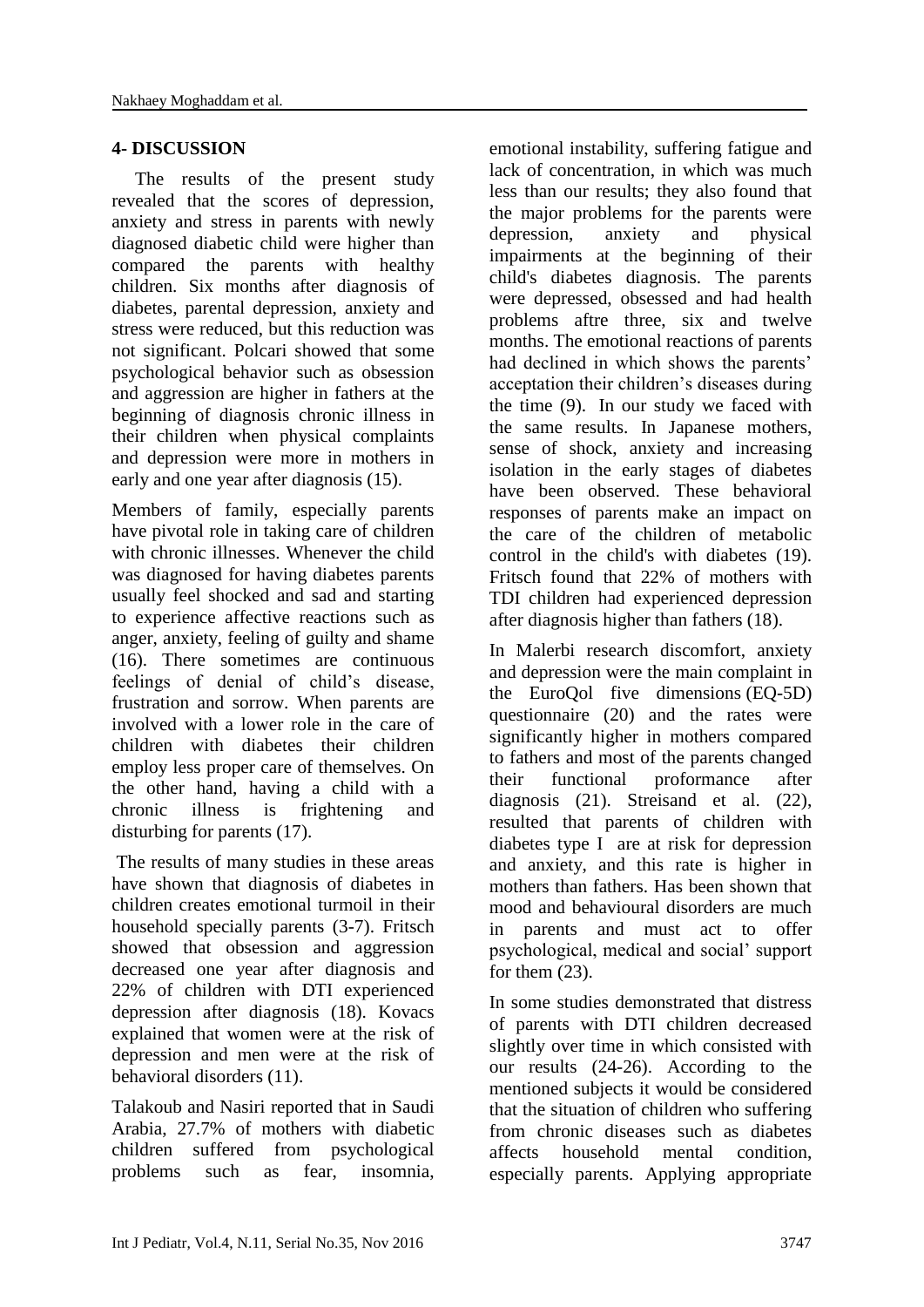strategies to identify and reduicing parental stress and eliminating psychological problems would be lead to accept, control and follow-up treatment and monitoring glycemic diet in patients.

## **4-1. Limitations of the study**

Getting consent from parents for admission after 6 months to fill out the DASS inventory.

## **5. CONCLUSION**

 The findings of the present study have implications for clinical practice, and focus the importance of integrating medical and psychosocial services for the parents of children diagnosed with DTI. It may be helpful to assess mothers and fathers in the early weeks after their child has been diagnosed with diabetes to establish the need for professional support, or at least to provide them with information about how to contact services at a later date if they feel it necessary.

# **6- CONFLICT OF INTEREST**

The authors would like to declare no conflict of interest

#### **7- ACKNOWLEDGEMENTS**

The authors would like to be appreciated all staff and parents for their supports and collaborations.

# **8- REFERENCES**

1. Rolland JS. In Sickness and in Health: The Impact of Illness on Couples'relationships. Journal of Marital and Family Therapy 1994; 20(4):327-47.

2. Patterson CC, Dahlquist GG, Gyurus E, Green A, Soltész G. EURODIAB Study Group. Incidence trends for childhood type 1 diabetes in Europe during 1989–2003 and predicted new cases 2005–20: a multicentre prospective registration study. The Lancet 2009; 373(9680):2027-33.

3. Diamond Project Group. Incidence and trends of childhood type 1 diabetes worldwide 1990–1999. Diabetic Medicine 2006; 23: 857–66.

4. Powers AC. Diabetes mellitus. In: Kasper DL, Braunwald E, Fauci AS, Hauser SL, Longo DL, Jameson JL, eds. Harrisons principles of internal Medicine. 16th ed. New York: McGrawHill; 2005. pp. 2152-80.

5. Baghiani Moghadam M, Afkhami Ardakani M, Mazloumi S, Saaidizadeh M. Quality of life in diabetes type II patients in Yazd. Journal of ShahidSadoughi University of Medical Sciences and Health Services 2007; 14(4):49-54. [Persian].

6. Esteghamati A, Gouya MM, Abbasi M, Delavari A, Alikhani S, Alaedini F, et al. prevalence of diabetes and impaired fasting glucose in the adult population of Iran national survey of risk factors for non-communicable diseases of Iran. Diabetes Care 2008; 31(1):96-8.

7. International Diabetes Federation. IDF Diabetes Atlas. 5th ed. IDF; 2012 [update 2012, cited 26 November 2012]; Available at: http://www.diabetesatlas.org/content/prevalenc e-estimatesdiabetes-mellitus.

8. Cox DJ, Gonder-Frederick L. Major developments in behavioral diabetes research. Journal of Consulting and Clinical Psychology 1992; 60: 628−38.

9. Talakoub S, Nasiri M. Affective responses of the parents after diagnosis of type 1 diabetes in children. Iran J Nurs Midwifery Res 2012; 17(2 Suppl 1):S96-S100.

10. Wennick A, Lundqvist A, Hallström I. Everyday experience of families three years after diagnosis of type 1 diabetes in children: a research paper. Journal of pediatric nursing 2009; 24(3):222- 30.doi:10.1016/j.pedn.2008.02.028.

11. Kovacs M, Goldston D, Obrosky DS, Bonar LK. Psychiatric disorders in youths with IDDM: Rates and risk factors. Diabetes Care1997; 20, 36–44.

12. Kovacs M, Iyengar S, Goldston D, Obrosky DS, Stewart J, Marsh J. Psychologicalfunctioning among mothers of children with insulin- dependent diabetes mellitus: A longitudinal study. Journal of